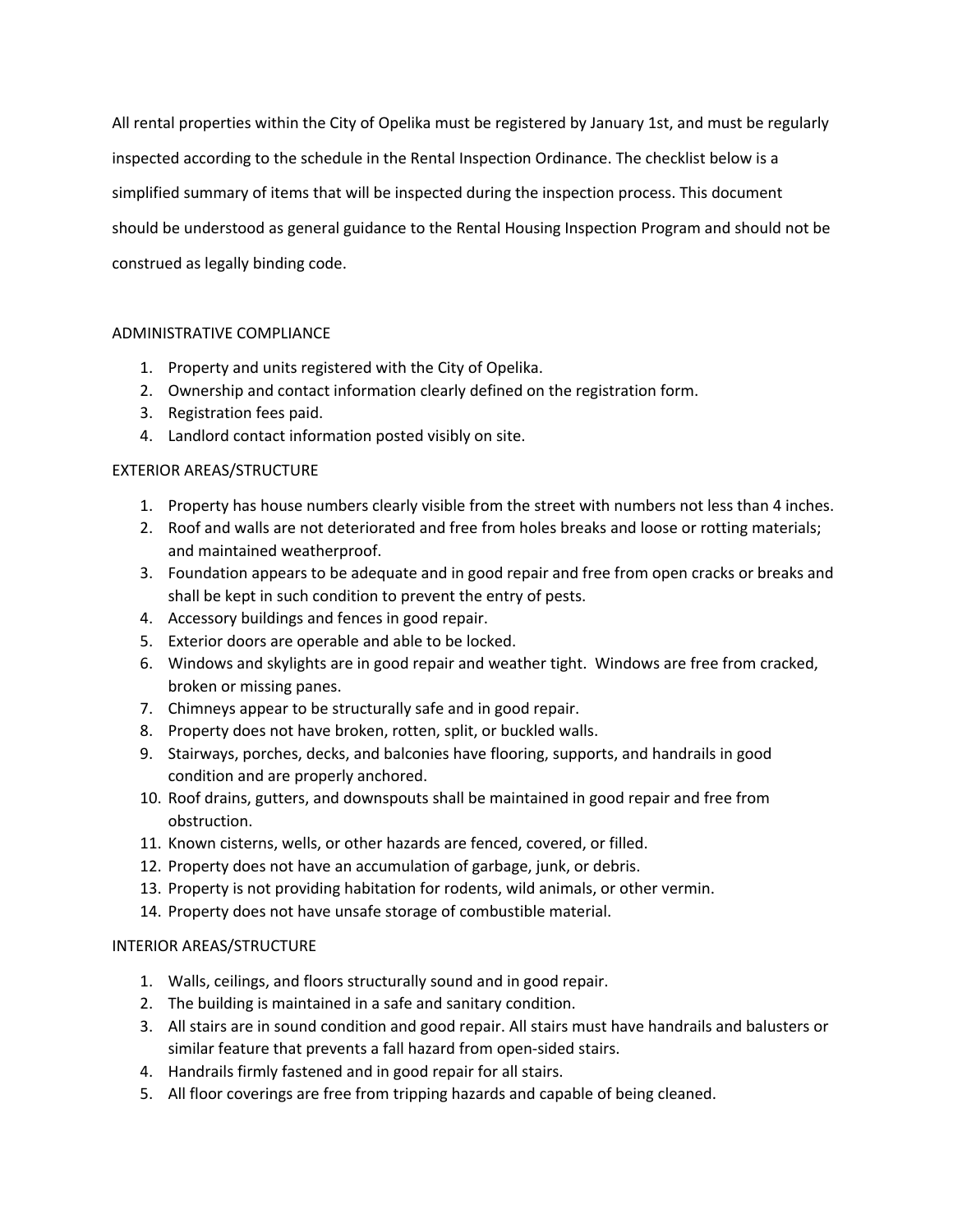- 6. All habitable rooms are provided with adequate electrical service for proper illumination.
- 7. Every habitable space has at least one operable window or exterior door that faces directly to the outdoors.
- 8. The bathroom or toilet room have either an operable window or a mechanical means of ventilation.
- 9. Every habitable room, except the kitchen, have a plan dimension of not less than seven (7) feet wide.
- 10. The kitchen or non-habitable spaces used for their intended purposes.

# PLUMBING

- 1. Rental unit has use of operable kitchen sink, toilet, and bathtub or shower.
- 2. All applicable plumbing fixtures have hot (capable of not less than 110°F) and cold water and are connected to sanitary sewer system with proper clearance for usage and cleaning.
- 3. Plumbing fixtures are maintained in a safe and functional condition and free of leaks.
- 4. Bathrooms provide adequate privacy.
- 5. Clothes dryer if present is properly vented to the outside with metal vent pipes.
- 6. The water heating equipment is properly installed and equipped with a temperature and pressure relief valve and relief valve discharge pipe.

## ELECTRICAL/MECHANICAL

- 1. Electrical service is properly maintained and is sufficient to support the electrical load.
- 2. Adequate clearance for service is provided on the control side of all HVAC and utility appliances.
- 3. Each unit has heating facilities capable of maintaining a room temperature of 65°F degrees in all habitable rooms and bathrooms. Cooking appliances and portable heating units shall not be used to provide heating to meet requirement.
- 4. All electrical equipment, wiring, lighting, and appliances are properly installed and maintained in a safe and approved manner.
- 5. Electrical panels are accessible, clearly marked, and circuits are properly labeled.
- 6. Fuel fired equipment has appropriate and operable flues and shutoff valves.
- 7. Every habitable room and every bathroom contain at least one (1) properly installed electrical outlet.
- 8. Every laundry room if present, contains at least one (1) grounded-type receptacle or a groundfault circuit interrupter (GFCI).
- 9. There are cover plates on all outlets, switches, and junction boxes.
- 10. GFCI outlets installed for all outlets within six (6) feet of a water source.

## FIRE SAFETY REQUIREMENTS

- 1. Place one smoke alarm in each sleeping room. Place one smoke alarm immediately outside of all sleep areas (e.g., hallway). Place at least one smoke alarm on each floor, including the basement.
- 2. All sleeping rooms have safe and appropriate access to an operable window for egress.
- 3. Place one carbon monoxide detector immediately outside of sleeping rooms, such as in the hallway. There must be at least one carbon monoxide detector on each floor, including the basement. (Only applies to properties with gas or propane appliances.)